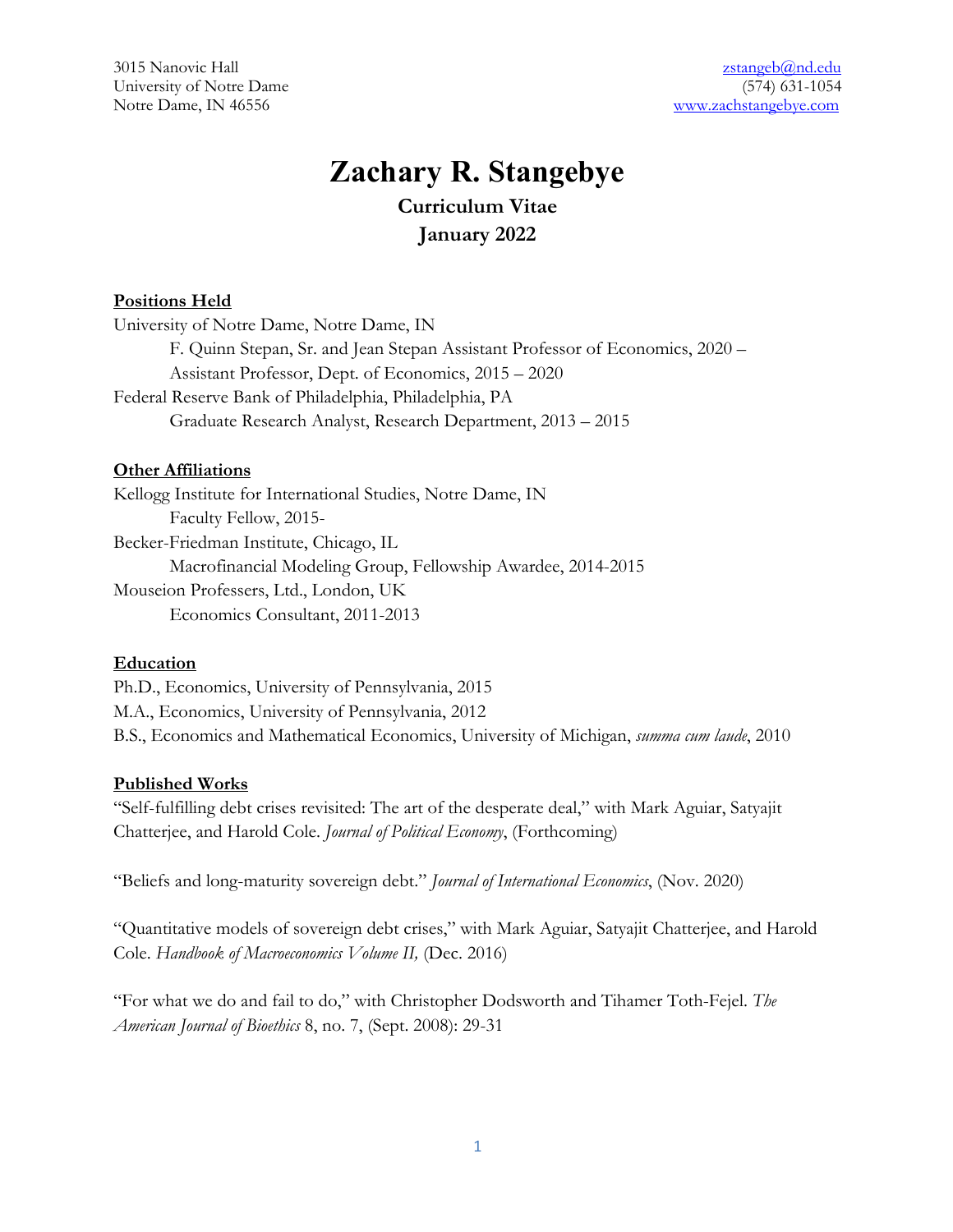## **Working Papers**

"Long-term sovereign debt: A steady state analysis," (conditionally accepted, *Review of Economic Dynamics*)

"Costly information and sovereign risk," with Grace Weishi Gu (second round revision requested, *International Economic Review*)

"Rational inattention via ignorance equivalence," with Michèle Müller-Itten and Roc Armenter (revision requested, *Econometrica*)

"Geometric methods for finite rational inattention," with Michèle Müller-Itten and Roc Armenter (submitted)

## **Works in Progress**

"Leveling the playing field: Emerging markets and small lenders," with Astghik Mkhitaryan and Jing Zhang

"Sovereign bond markets: The role of foreign investors," with Astghik Mkhitaryan and Jing Zhang

"Sound and fury: Signaling in sovereign debt markets," with Mark Wright

"Equilibrium repression," with César Sosa-Padilla

"Learning from others in financial markets," with Adriana Cobas and Grace Gu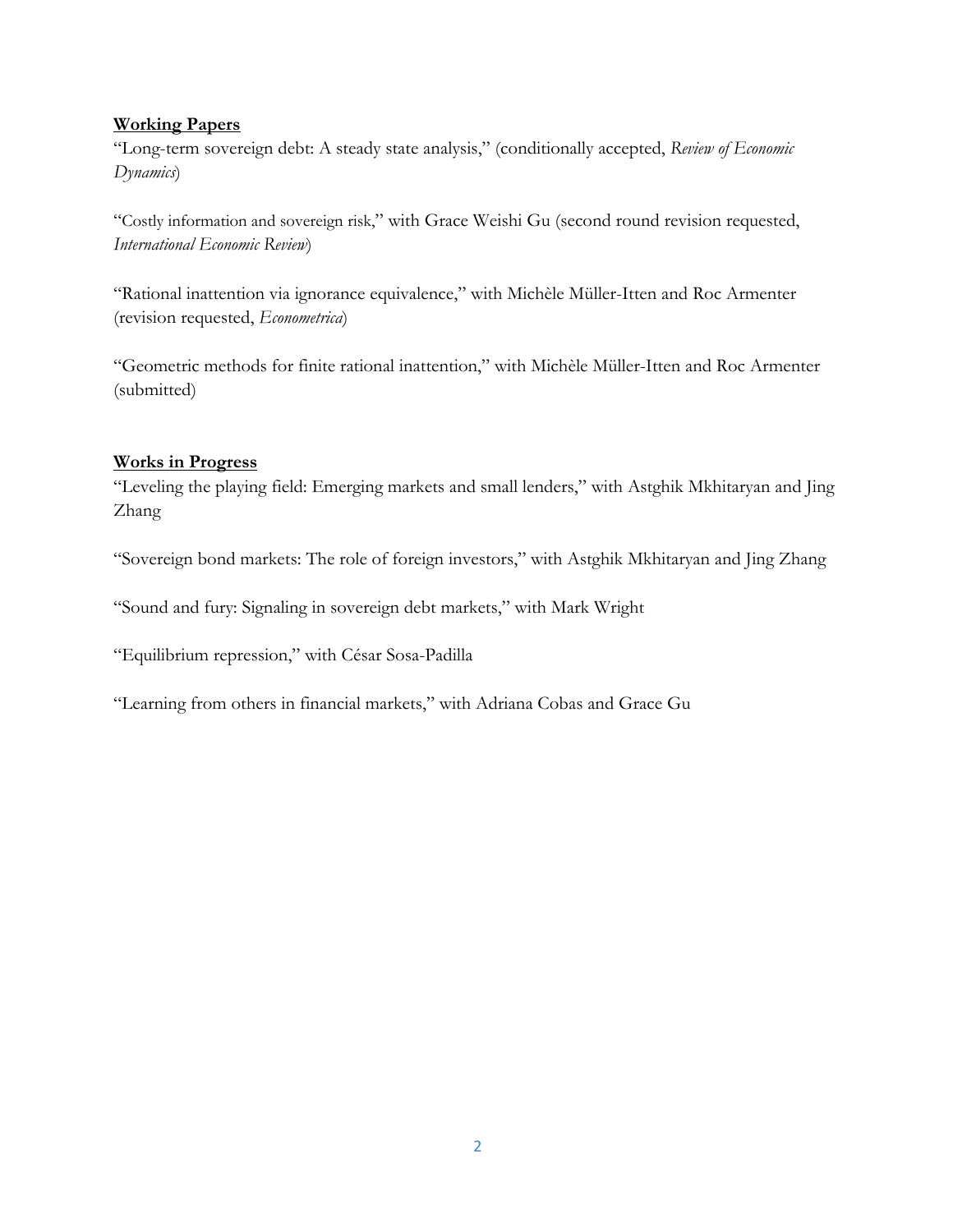## **Seminars and Conferences 2021**

*Seminars:* University of Wisconsin Madison, Northwestern University, Purdue University, Ohio State University, University of St. Thomas, University of Houston (rescheduled), Federal Reserve Bank of Atlanta, Federal Reserve Bank of Philadelphia

*Conferences:* Society for Economic Dynamics, Society for Computational Economics

# **2020**

*Seminars:* University of Houston (postponed) *Conferences:* Richmond Fed Sovereign Debt Workshop (cancelled)

# **2019**

*Seminars:* Notre Dame Mini-Conference on International Macroeconomics (contributed) *Conferences:* Society for Economic Dynamics, North American Econometric Society, Midwest Macro

# **2018**

*Seminars:* Notre Dame Mini-Conference on International Macroeconomics (contributed), Federal Reserve Bank of Minneapolis

*Conferences:* Notre Dame 3rd Annual Mini-Conference on International Economics and Finance (contributed), North American Econometric Society, West Coast Workshop in International Finance

# **2017**

*Seminars:* Federal Reserve Bank of Chicago, University of Michigan, Einaudi Institute *Conferences:* LAEF 4th Macroeconomics and Business Cycle Conference, NBER Summer Institute (Macroeconomics Within and Across Borders)

# **2016**

*Seminars:* Michigan State University, University of Wisconsin Madison, Stony Brook University *Conferences:* ASSA Meetings (January), Macrofinancial Modeling Group of the Becker-Friedman Institute (January), Chicago Workshop on International Economics (April), Notre Dame Mini-Conference on International Macroeconomics (April, contributed), Midwest Macro Purdue (May), Society for Economic Dynamics (June)

# **2015**

*Seminars:* NYU (January), University of Notre Dame (January, invited), Seminars at the Federal Reserve System (Dallas, January; New York, February; Board of Governors, February), Notre Dame Junior Faculty Lunch (September), Notre Dame Paella Workshop (October) *Conferences:* Macrofinancial Modeling Group Annual Meetings at NYU Stern (March), New Faces in International Economics at the Pennsylvania State University (April), Midwest Macro Rochester (November)